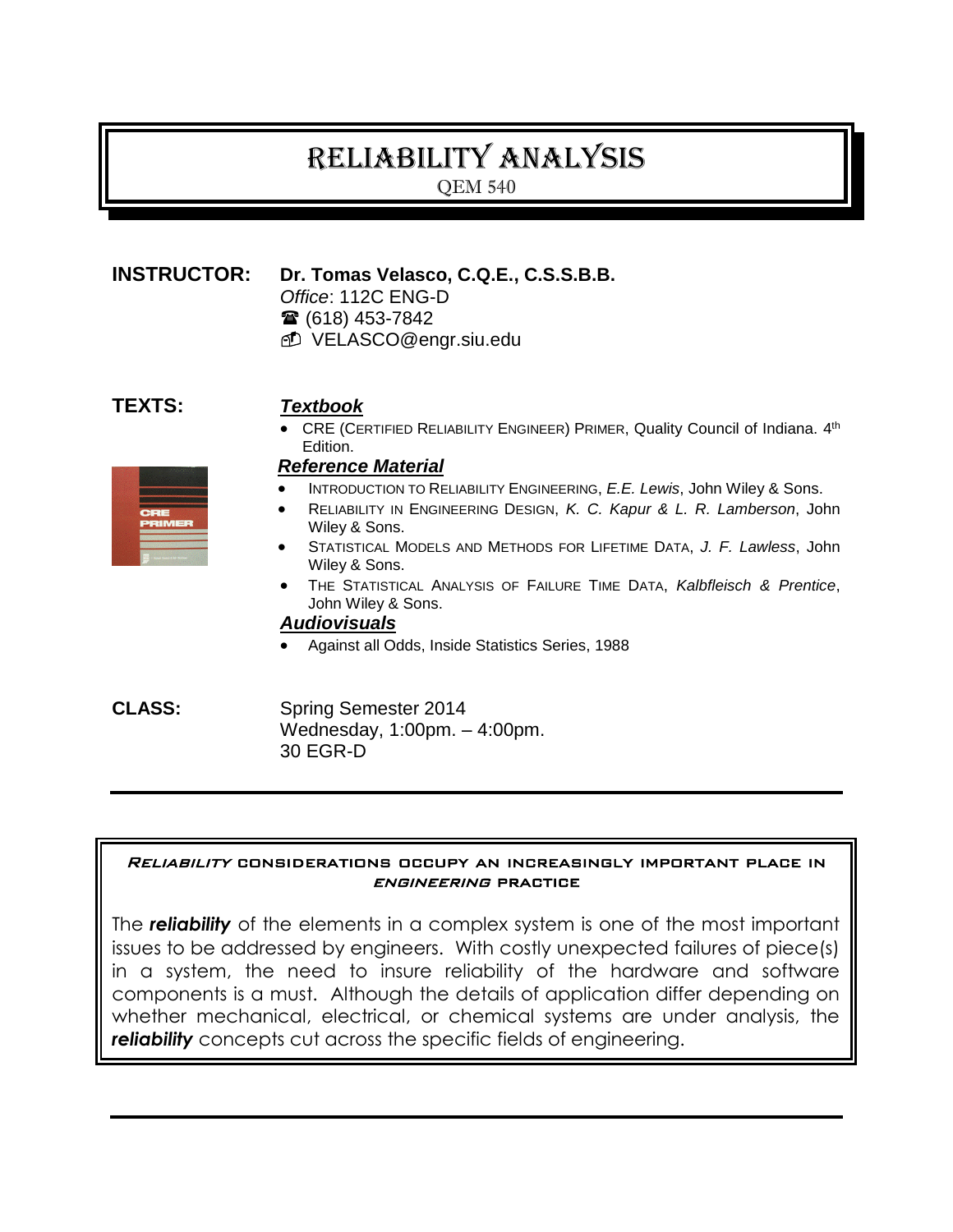

#### **Objective:**

The purpose of this course is to provide the student with an overview of the basic techniques applied in the field of reliability and failure data analysis, emphasizing on quantifying reliability for product designs in industrial environments. In this course, an integrated introduction to the theory and practice of reliability engineering is provided, from an interdisciplinary point of view with applications to manufacturing systems.

#### **Requirements:**

Major emphasis will be placed on reading and understanding the material from the class, suggested books and reference material prior to class, and in homework assigned. Although I do not require class attendance, I will give occasional quizzes, the frequency of which will be inversely proportional to class attendance. Excused absences require prior approval of the instructor.

#### **Grading:**

- 3 Examinations, each of which counts 25% towards your grade.
- Homework and Quizzes, which count 25% towards your grade.

#### **Standards:**

Letter grades are assigned based on the total number of points accumulated.

- $\bullet$  A : 90% and higher
- $\bullet$  B: 80% 89.99%
- $\bullet$  C: 70% 79.99%
- $D: 60\% 69.99\%$
- F : Less than 60%

#### **Grading Policy:**

Assignments are due at class time. Missed examinations and assignments have a 10% penalty per day, imposed when turned in, unless an appropriate, prior excuse is provided to the instructor. The missed examination must be completed on the make-up date set by the instructor.

#### **Academic Conduct:**

Cheating on examinations, submitting work of other students as your own, or plagiarism in any form will result in penalties ranging from an **F** on the assignment to expulsion from the university, depending on the seriousness of the offense.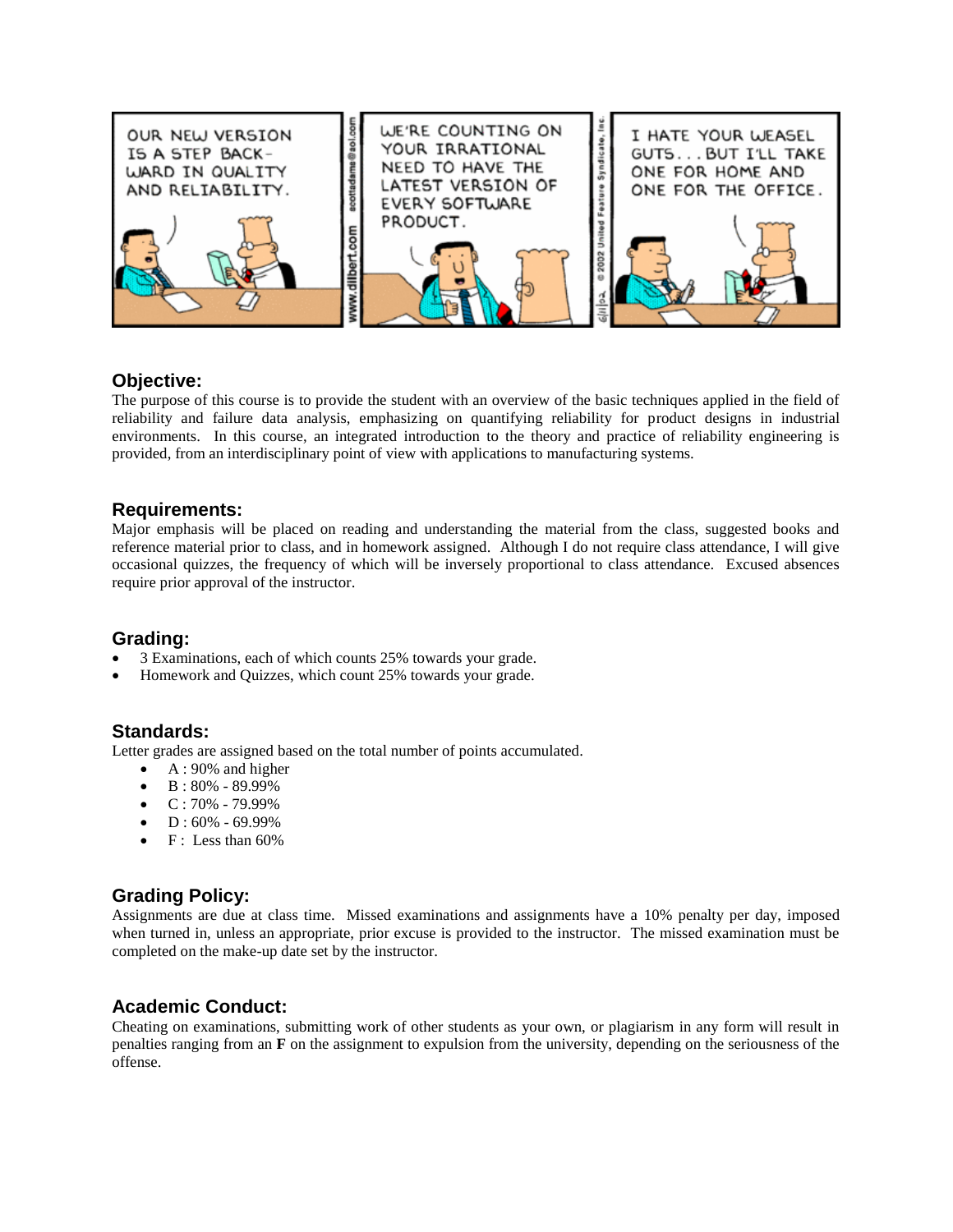#### **Office Hours:**

10:30 am to 12:00 m on Mondays, 11:00 am to 12:00 m. Tuesday, 10:00 am to 12:00 m. Wednesday, 2:00 pm to 3:30 pm on Thursday; other hours by appointment.

#### **Equipment and Software:**

Hand-held calculator and any computer-based spreadsheet. Excel is available in all the P.C. laboratories in Engineering including Industrial Technology labs. and College of Engineering labs.



#### **Schedule:**

| <b>LESSON</b> | <b>TOPIC</b>                                    |
|---------------|-------------------------------------------------|
|               |                                                 |
| 1             | Strategic Management of Reliability Function    |
| $\mathcal{L}$ | Reliability Program Management & Product Safety |
| 3             | Basic Probability & Statistics for Reliability  |
| 4             | Discrete Distributions: Binomial & Poisson      |
| 5             | Discrete Distributions: Hypergeometric          |
| 6             | Continuous Distributions: Normal & Log-Normal   |
| 7             | Continuous Distributions: Exponential & Weibull |
| 8             | <b>Reliability Design Techniques</b>            |
| 9             | Data Collection and Use in Reliability          |
| 10            | Data and Failure Analysis Tools                 |
| 11            | <b>Estimation with Normal Distribution</b>      |
| 12            | Estimation with Log-Normal Distribution         |
| 13            | Estimation with Exponential Distribution        |
| 14            | Estimation with Weibull Distribution            |
| 15            | <b>Reliability Modeling</b>                     |

#### **SIU Policy on Incomplete Grades:**

An INC is assigned when, for reasons beyond their control, students engaged in passing work are unable to complete all class assignments. An INC must be changed to a completed grade within a time period designated by the instructor but not to exceed one year (*for graduate students*) from the close of the term in which the course was